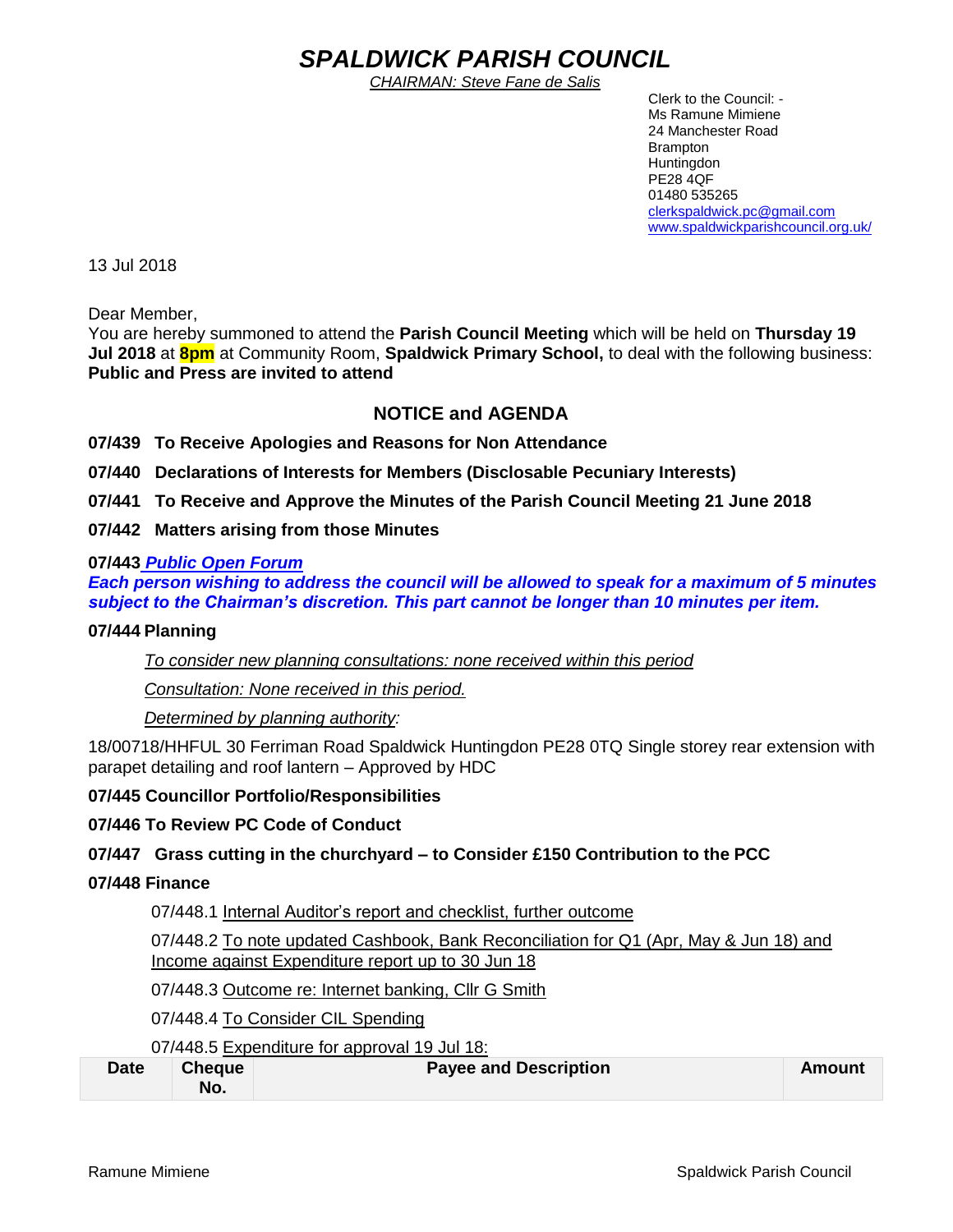| 19 Jul 18 | 768 | R Mimiene, Clerk wages Jul 18                                                                                       | £183.90   |
|-----------|-----|---------------------------------------------------------------------------------------------------------------------|-----------|
| 19 Jul 18 | 769 | HMRC: tax deductions from Clerk's Jul 18                                                                            | £28.80    |
| 19 Jul 18 | 770 | R Mimiene, Expenses on running cost of PC Jul 18                                                                    | £11.80    |
| 19 Jul 18 | 771 | Spaldwick Community Primary School Rent of the room 19 Apr, 17 May,<br>21 Jun and 19 Jul 18                         | £50.00    |
| 19 Jul 18 | 772 | SLCC: Contribution towards membership. Total amount £185, PC<br>contribution according to the hrs contracted 11.67% | £21.59    |
| 19 Jul 18 | 773 | S Y Webb: Grass cutting in the village 1 <sup>st</sup> payment                                                      | £833.32   |
| 19 Jul 18 | 774 | HDC: Uncontested Election 3 May 2018                                                                                | £105.00   |
|           |     | Total:                                                                                                              | £1,234.41 |

07/448.6 Due to no meeting in August: To Approve in principle Clerk's Aug wages, Tax deductions and expenses after the payroll is carried and paperwork circulated to PC members

## **07/449 Dog fouling issue in the village**

## **07/450 General Data Protection Regulation (GDPR)** to consider:

- 07/450.1 Social Media and Electronic Communication Policy
- 07/450.2 Information & Data protection Policy
- 07/450.3 List of documents for Retention or Disposal
- 07/450.4 Subject Access Request Form
- 07/450.5 Consent Form
- 07/450.6 Privacy Notice Staff, Councillors and Role Holders
- 07/450.7 General Privacy Notice
- 07/450.8 Data Audit Schedule/ Mapping
- 07/450.9 Cyber Security Checklist
- 07/450.10 Security Incident Response Policy

**07/451 The Financial Regulations – latest model adopted and approved by PC on 19 Apr 18. It was suggested by the Internal auditor that PC needs to note that the brackets [] should be removed where appropriate. – Clerk to re-circulated the last updated version for PC consideration and approval at Jul PC**

#### **07/452 Assets – Provision/Maintenance**

07/452.1 Grass cutting issues: outcome

07/452.2 Monthly Ferriman Road Play Area's Inspection

07/452.3 War Memorial, further update by Cllr G Smith

07/452.4 Outcome re: Chevron boards which were removed in 2017, Thrapston Road junction to the Littlecoats on the bend.

07/452.5 Streetlights

07/452.6 To Monitor School PF access gates

## **07/453 Highways, footpaths, byways, gritting bin, trees, etc**

07/453.1 Re Spaldwick byway - long lane off the high street – gates now unlocked

07/453.2 Overhanging hedges in the village – 1 Thrapston Rd needs a letter, to agree

#### **07/454 To discuss the state of Village Sign,** update by Cllr R Johnson

## **07/455 To discuss the ownership of the Community Room and the running cost : To Approve the Agreement**